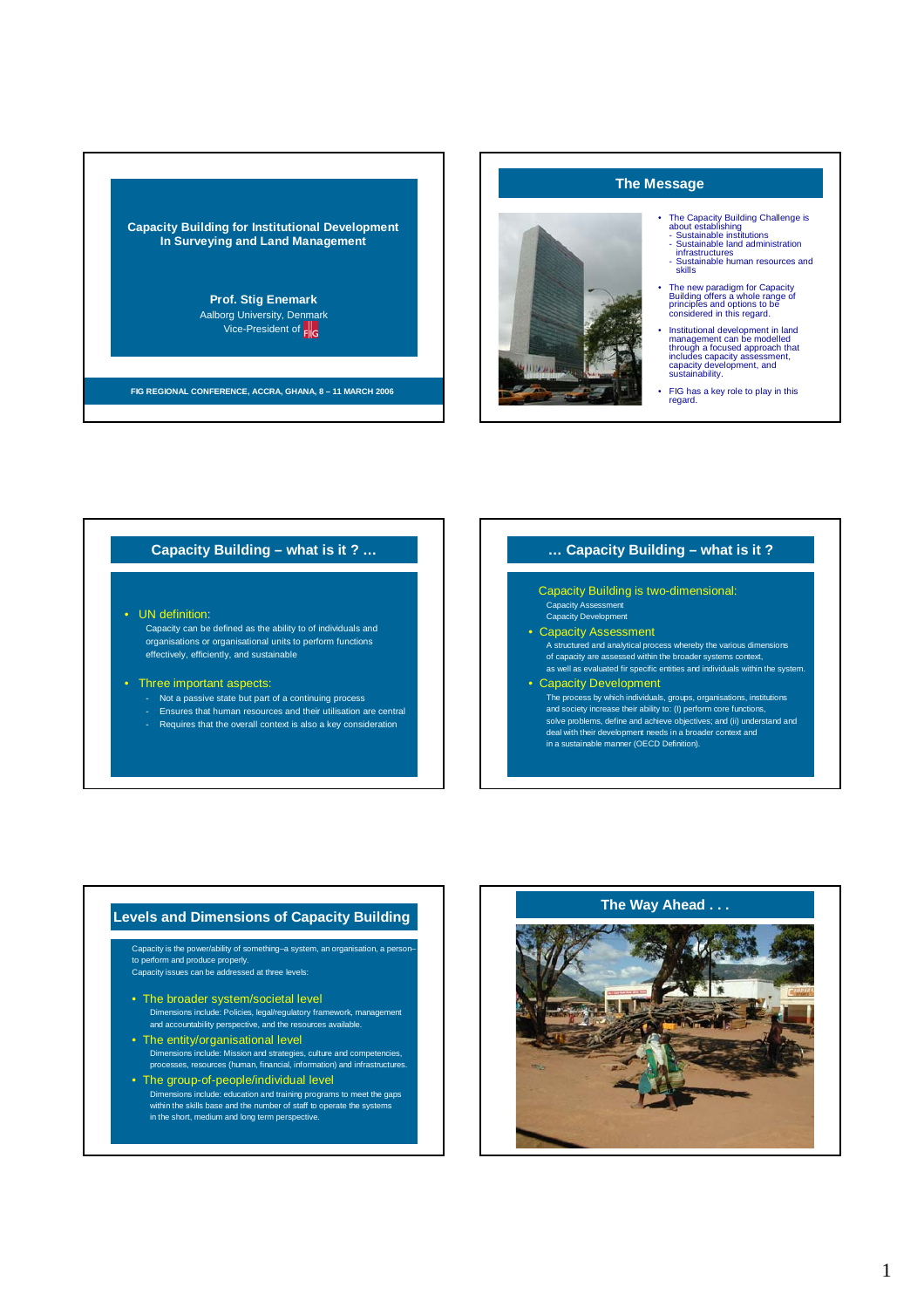### **Lessons Learnt …**

- Donors often do know what they want to achieve - However, they will have to account to their constituencies and superiors<br>at home for the progress of the project.<br>- Therefore, they tend to shape the project in a "manageable" way by using<br>accountable deliverables for sh
	-
	- Consultants often have a srtrong interest in maintaining status quo and have little interest in criticising the system since, if they do, they will risk to be replaced.
- Two systems often exists in parallel: Indigenous and Modern
- When new knowledge is not integrated into indigenous knowledge and and production systems, it fails to be useful, despite its potential.
- Capacity Building is one of the central development challenges of the day
	- Much of the rest of social and economic progress will depend on it

## **Key Lessons Learnt**

Where a donor project is established to create land administration infrastructures in developing or transition countries, it is critical that capacity building is a main steam component that is addressed up front, not as an add-on.

In fact, such projects should be dealt with as capacity building projects in themselves for building institutional capacity to meet the medium and long term needs.

|                                                            | <b>Current paradigm</b>                                                                | New paradigm                                                                                                |
|------------------------------------------------------------|----------------------------------------------------------------------------------------|-------------------------------------------------------------------------------------------------------------|
| Natura of davalopment                                      | Improvements in economic and<br>social conditions                                      | Societal transformation, including<br>building of "right capacities"                                        |
| <b>Conditions for effective</b><br>development cooperation | Good policies that can be<br>externally prescribed                                     | Good policies that have to be<br>home-grown                                                                 |
| The asymmetric donor-<br>recipient relationship            | Should be countered generally<br>through a spirit of partnership and<br>mutual respect | Should be specifically addressed<br>as a problem by taking<br>countervailing measures                       |
| <b>Capacity development</b>                                | Human resource development<br>combined with stronger institutions                      | Three cross-linked layers of<br>capacity societal, institutional and<br>individual                          |
| <b>Acquisition of knowledge</b>                            | Knowledge can be transferred                                                           | Knowledge can be acquired                                                                                   |
| Most important forms of<br>knowledge                       | Knowledge developed in the North<br>for export to the South                            | Local knowledge combined with<br>knowledge acquired from other<br>countries - in the South or the<br>North. |



# **Building Capacity in Land Administration Capacity Building in Land Administration**

**Capacity Building in Land Administration is basically about:**

• S**ocietal Level**

- Building appropriate systems such as cadastral systems, land registration systems, valuation/taxation systems, planning control systems

### • O**rganisational Level**

- Building efficient relations between the systems
- Building appropriate spatial data infrastructures - Building institutional infrastructures and "capable government"
- I**ndividual level**

- Politicians, managers, professionals, technicians,office/field personnel.

Land administration is a cross-sectoral and multidisciplinary area.<br>An adequate response in terms of capacity building measures must reflect this<br>basic characteristic that includes assessment and development at all three<br>l

| Level                    | Dimensions of<br><b>Capacity Assessment</b>                                                                            | Dimensions of<br><b>Capacity Development</b>                                                                                           |
|--------------------------|------------------------------------------------------------------------------------------------------------------------|----------------------------------------------------------------------------------------------------------------------------------------|
| Societal Level           | · Policy dimension<br>. Social and institutional dimension<br>· Sy stems dimension<br>• Legal and regulatory dimension | . Land policy issues<br>. Land administration vision<br>. Land administration system<br>. Land tenure principles<br>· Legal principles |
| Organisational<br>I evel | • Cultural issues<br>. Managerial and resource issues<br>· Institutional issues and processes                          | · Institutional infrastructures<br>· Spatial data infrastructures<br>• Professional institutions                                       |
| Individual<br>Level      | · Professional competence<br>· Hum an resources needs<br>• Educational resources                                       | • Educational programs<br>• Training and CPD programs<br>· Virtual programs<br>• E ducation-research centre                            |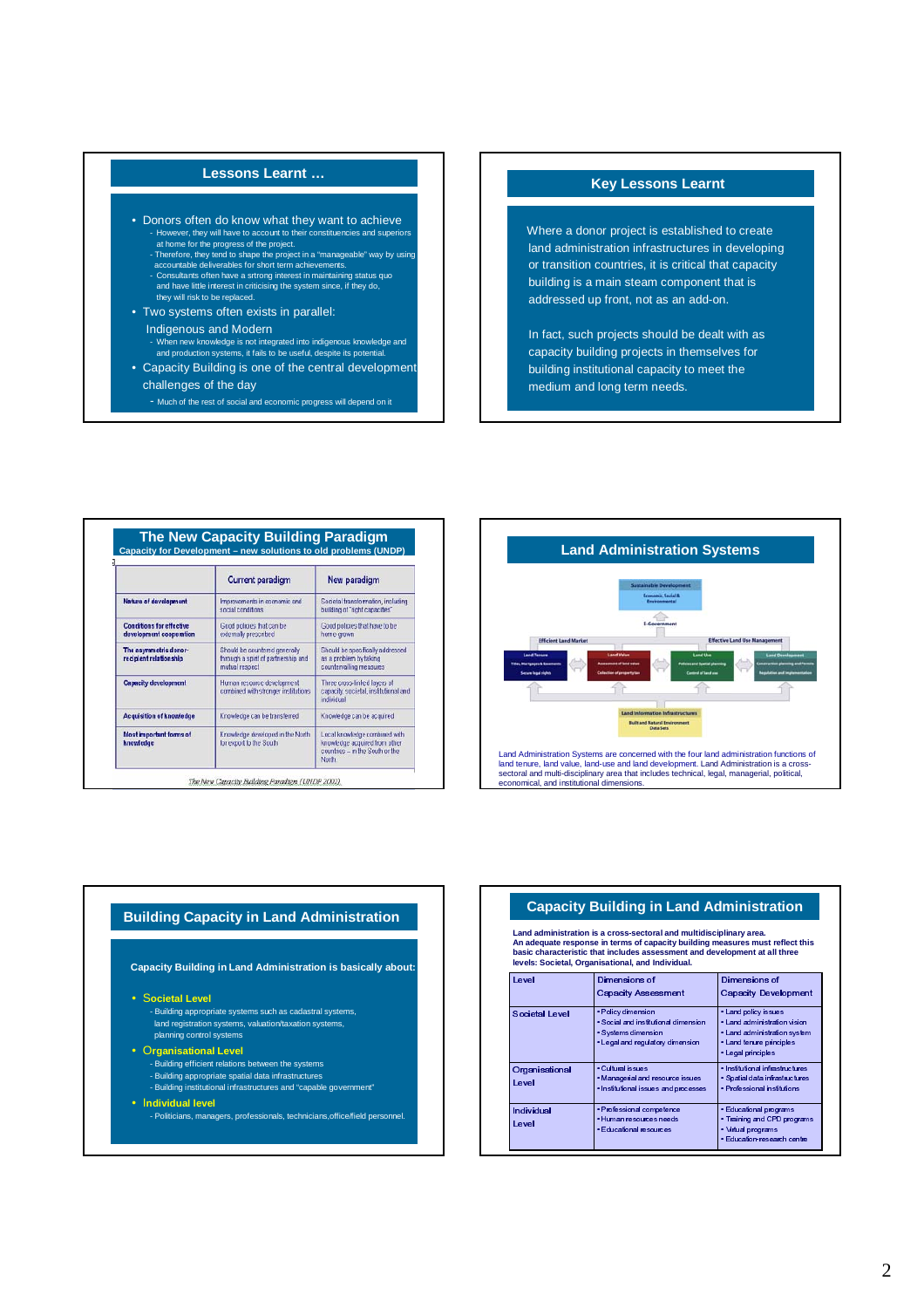



### **Malawi - Curricula Development**

**Current status: 26 planners, 20 valuers, 12 licensed surveyors**

**Short term capacity needs: National level: 100 professionals, and 150 technicians Local government: 300 professionals and 700 technicians Including private sector: Double Traditional authorities: 300 trained clerk**

• Certificate in Land Administration • One year program for the land

clerks • Diploma in Surveying and Land Administration • Two year program for technicians Bachelor in Surveying and Land Management • Four year program for

professionals